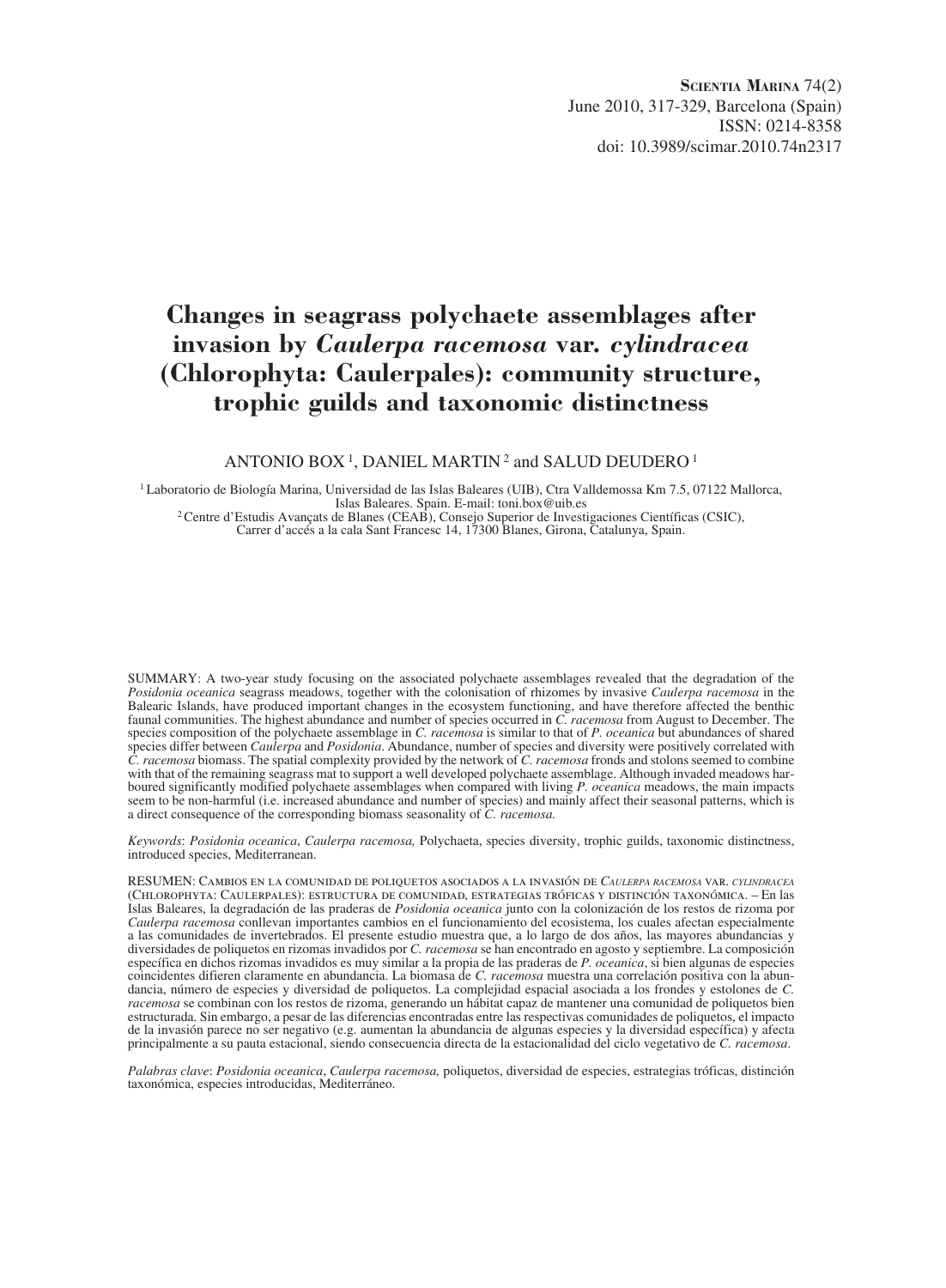# INTRODUCTION

The presence of alien species in the Mediterranean, currently about 662 (Gollasch, 2006), is an increasing problem that still needs to be studied to clarify its consequences. Invasive species are considered a serious threat to natural ecosystems (Mack *et al.,* 2000), as well as one of the major drivers of biodiversity loss (Sakai *et al.,* 2001). Invaders could be highly competitive and their interaction with native species may cause a global decrease in biodiversity (Bax *et al.,* 2003). Negative effects of invasive species on the local biota have been recently reported, especially for macroalgal communities (Piazzi and Cinelli, 2000; Meinesz *et al.,* 2001; Balata *et al.,* 2004; Meinesz, 2004). In the Mediterranean Sea, 84 introduced macrophytes have been reported to date (Boudouresque and Verlaque, 2002), and two of them belong to the green algae genus *Caulerpa*: *C. taxifolia* and *C. racemosa* (Ceccherelli and Sechi, 2002). Their presence induces drastic changes in faunistic composition and abundance of the affected systems, and thus they have become a serious problem in the western Mediterranean (Pandolfo and Chemello, 1995; Bellan-Santini *et al.,* 1996; Argyrou *et al.,* 1999; Buia *et al.,* 2001). *Caulerpa* species produce anti-herbivorous secondary metabolites (Amade and Lemee, 1998; Jung *et al.,* 2002), the main one being caulerpenyne, which negatively affect grazing organisms (Boudouresque *et al.,* 1996; Parent-Massin *et al.,* 1996; Amade and Lemee, 1998; Pesando *et al.,* 1998; Sureda *et al.,* 2006; Sureda *et al.,* 2008) and chemically change the environmental conditions of the habitat (Amade and Lemee, 1998; Sureda *et al.,* 2006).

*Posidonia oceanica* (L.) Delile meadows are among the most important Mediterranean ecosystems, with an estimated extension of between 2.5 and 5.5 million hectares (Buia *et al.,* 2001). *Posidonia* beds are characterised by having a foliar canopy and a root-rhizome layer, and this structure strongly influences the associated fauna. Even dead (i.e. after losing the foliar structures) *Posidonia* beds still support a rich macrofauna in terms of the number of species and diversity (Borg *et al.*, 2006). However, the particular characteristics of *P. oceanica* meadows make them highly sensitive to competitors, such as the invasive species of the genus *Caulerpa* (Ceccherelli *et al.,* 2002), which leads to a large decrease in shoot density (Molenaar *et al.,* 2009).

Local species being replaced by invaders is nowadays a worldwide phenomenon (Montefalcone *et al.,* 2007), and the Mediterranean *Posidonia* meadows are no exception. Our study focuses particularly on the invading *Caulerpa racemosa*, which has already been reported in 12 Mediterranean countries: Italy, Greece, Albania, Cyprus, France, Turkey, Malta, Spain, Tunisia, Croatia, Algeria and Libya (Klein and Verlaque, 2008). *Caulerpa racemosa* spreads in sheltered and exposed areas, colonising all kinds of substrates from 0 to 70 m depth (Argyrou *et al.,* 1999; Piazzi and Cinelli, 1999; Zuljevic *et al.,* 2003). Introduced species often become more invasive in impacted ecosystems. For instance, the brown alga *Sargassum muticum* substitutes *Zostera marina* in damaged beds of the French Atlantic coast (Givernaud *et al.,* 1991), and the green alga *Enteromorpha radiata*, which spreads in deteriorated mixed beds of *Zostera noltii* and *Z. marina* on the coasts of Great Britain (Der Hartog, 1994). In particular, regressive *Posidonia oceanica* meadows are more prone to being invaded by *C. racemosa* var. *cylindracea* than healthy ones (Ceccherelli *et al.,* 2000).

The invertebrate assemblages, including those associated with seagrass beds, may also be affected by the presence of invasive species, which may either enhance (Argyrou *et al.,* 1999; Antoniadou and Chintiroglou, 2007) or decrease (Galil and Zenetos, 2002; Zenetos *et al.,* 2003; Streftaris and Zenetos, 2006) diversity. Among benthic invertebrates, the polychaetes are considered to be excellent descriptors of the structure of faunal assemblages, including those in association with seagrasses (Gambi *et al.,* 1998; Brito *et al.,* 2005). Although *Posidonia oceanica* beds lack exclusive polychaete species, the structure of their assemblages is very characteristic and tends to differ among the leaf stratum and the rhizomes and "matte". Polychaete abundance and diversity tend to be lower in the leaf stratum whilst, in general, there are no dominant species in the matte, where there is a higher richness of relatively less abundant species (Gambi *et al.,* 1995).

In turn, diversity and abundance of soft-bottom polychaetes have been reported to increase in the presence of *Caulerpa racemosa* (Argyrou *et al.,* 1999)*.* Therefore*,* our study aimed to describe the structure (both in terms of species and trophic diversity) and seasonal patterns of the polychaete assemblages associated with dead *Posidonia* meadows invaded by C. *racemosa*, and to compare them with those associated with living *Posidonia* meadows.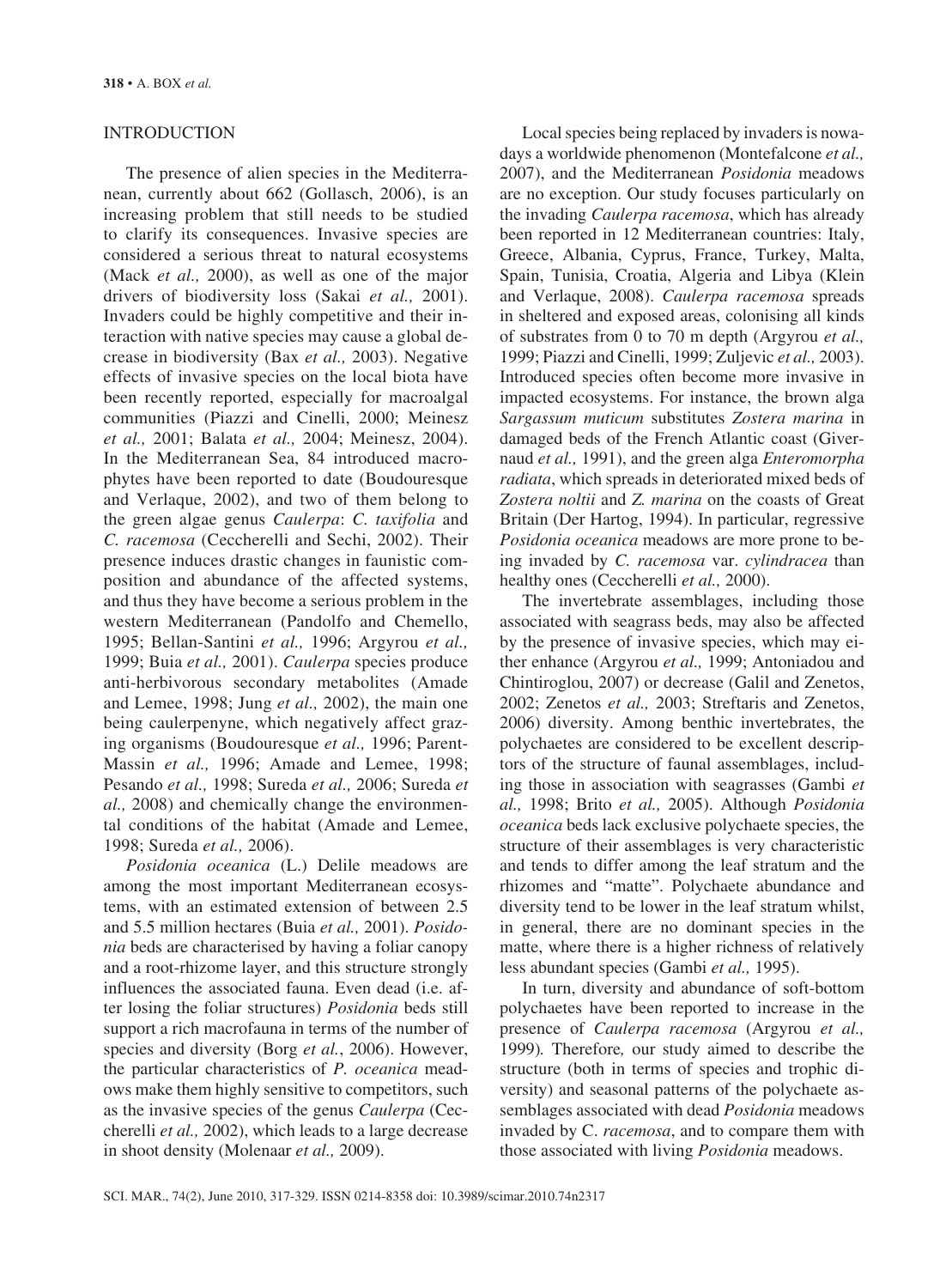## MATERIALS AND METHODS

#### **Study area**

The study was carried out at Mallorca Island (Balearic Islands, Western Mediterranean), where *Caulerpa racemosa* var. *cylindracea* has overgrown dead *Posidonia* meadows forming patches surrounded by bare sand and living seagrass meadows. Samples of *C. racemosa* var. *cylindracea*  (hereafter called *Caulerpa* mats) were collected in the proximities of Portals Vells, southwest Mallorca (N39º28.321'/E2º31.320', 5 to 8 m deep). For the comparisons, samples of living *Posidonia oceanica* (hereafter called *Posidonia* meadows) were collected in the proximities of Cala D'Or, southeast Mallorca (N39º22.164'/E3º13.887' and N39º22.028', 5 to 8 m deep), which was not invaded by *Caulerpa*.

## **Sampling**

From February 2004 to February 2005, *Caulerpa*  mats and *Posidonia* meadows were sampled bimonthly in three sampling areas per meadow (each separated by 100 m). According to Sanchez-Moyano *et al.* (2001), we used a 20 x 20 cm frame inserted 5 cm into the sediment to collect samples, which were then placed in a plastic mesh bag (0.5 mm pore size), fixed in a 4% formaldehyde-seawater solution and preserved in 70% ethanol prior to being sorted in the laboratory. *Caulerpa racemosa* was sorted and dryweighted  $(24 \text{ h at } 60^{\circ}\text{C})$ , as well as the rhizomes, roots and sheaths of the dead *Posidonia* mat. For the living *Posidonia* meadows, leaves were also sorted and dry-weighted (24 h at 60ºC). All biomasses were expressed as percentages.

The polychaete specimens were sorted under a stereomicroscope, identified at the lowest possible taxonomic level, and grouped into trophic guilds: carnivorous, herbivorous, omnivorous, deposit feeders and filter feeders (according to Fauchald and Jumars, 1979; Gambi *et al.,* 1995; Martin *et al.,* 2000; Antoniadou and Chintiroglou, 2006).

In parallel, three additional corers per meadow and sampling date (inserted 5 cm into the sediment) were collected to analyse the granulometry of the surrounding sediments. The sediment was dried for 24 h (after being treated with  $H_2O_2$  for 24 h) and the grain size fractions were estimated following the scale established by Wentworth (1972).

## **Data analysis**

Five different categories of substrata were considered for analysing the polychaete assemblages associated with *Caulerpa* mats: *Caulerpa* networks and *Posidonia* rhizomes, sheaths, dead leaves and roots. Living leaves were also included in the case of *Posidonia* meadows. The observed differences in the polychaete assemblages were tested by two-way analysis of variance (two-way ANOVA) including meadow type and time as factors. Principal component analysis (PCA) was used to analyse the influence of the structural parameters (i.e. *Posidonia*  fractions and *Caulerpa* network biomasses, grain size fractions) on sample seasonal trends.

For statistical purposes (except for TAXDTEST, PRIMER 6.0), the species of Paraonidae, Capitellidae, Sabellidae and Maldanidae were pooled at family level due to the misidentification of several individuals. A species was considered as dominant when its abundance was more that 1% of the total.

The structure of the polychaete assemblages was analysed using PRIMER 6.0 software. A cluster analysis was performed on a resemblance matrix (Bray-Curtis index) based on a fourth-root transformed abundance per sample matrix (replicate samples pooled by meadow and sampling date). No reduction in species was applied. The multidimensional scaling (MDS) routine was used for a two-dimensional representation. The differences between cluster groups were assessed by the ANOSIM routine. The species responsible for the observed differences were identified by means of the SIMPER routine. The DIVERSE routine was used to calculate the density, number of species per sample, diversity and evenness for the obtained cluster groups.

The relationships between *C. racemosa* biomass, polychaete assemblage descriptors and trophic groups were assessed by pairwise Pearson correlations. Changes in trophic guilds were tested by one-way ANOVA (meadow as factor). The seasonal trends of the assemblages were analysed by two-way ANOVA (meadow and time as factors) based on the polychaete species with higher resemblance contributions (SIMPER routine).

In order to compare the species composition and seasonality of the polychaete assemblages inhabiting *Posidonia* meadows and *Caulerpa* mats, we used the taxonomic distinctness (AvTD,  $\Delta^+$ ) and its variation (VarTD  $\Delta$ <sup>+</sup>) obtained with the TAXDTEST routine of the PRIMER 6.0 software (Clarke and Warwick,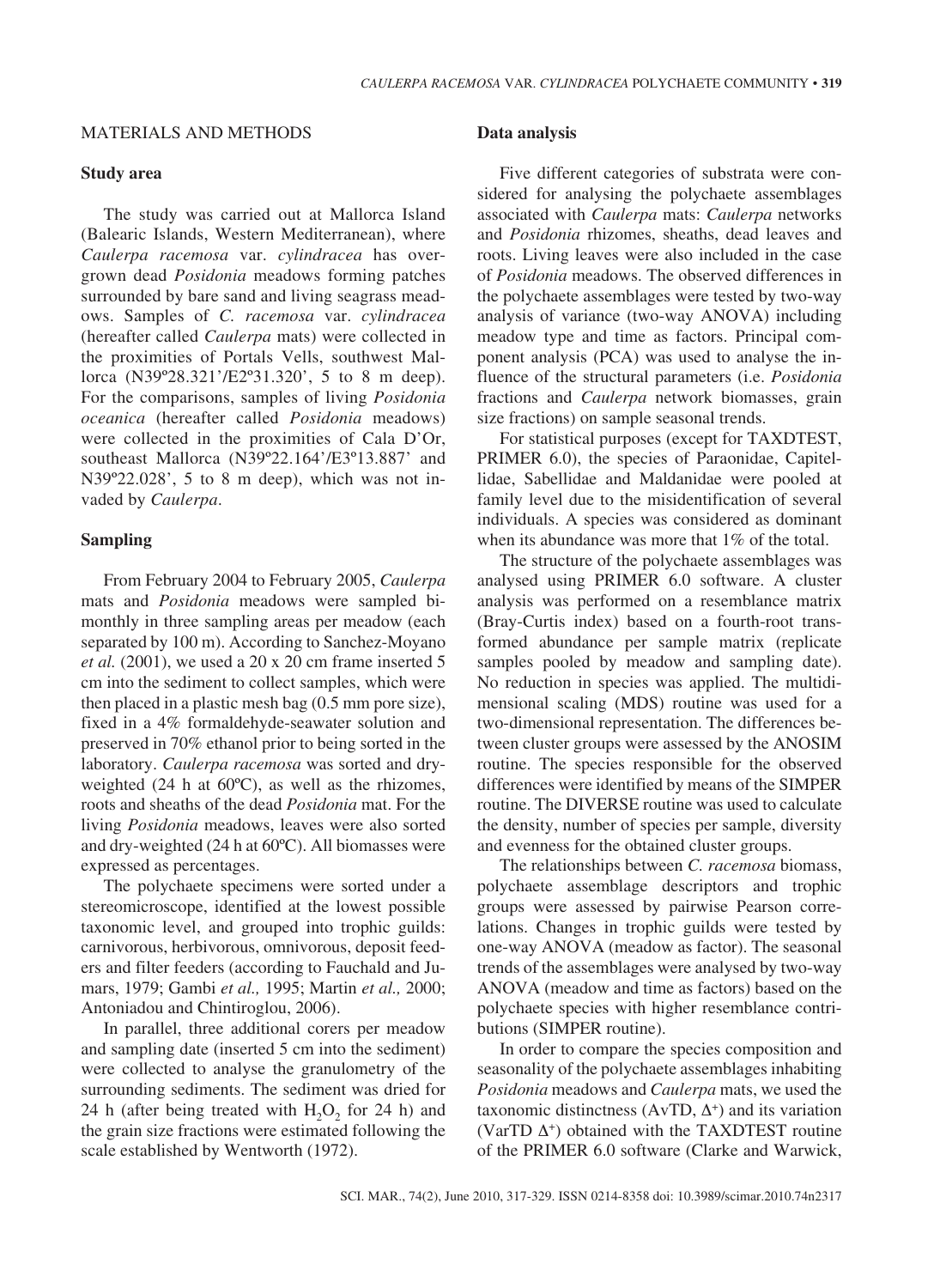2001). This allowed us to calculate the average taxonomic relatedness for samples or treatments, as well as compare this to the range of values calculated by repeatedly taking random samples of the same size (as number of species) from an appropriate master list (Clarke and Warwick, 2001; Warwick and Light, 2002; Smith, 2008). In our case, this list was based on the exhaustive inventory of *Posidonia* invertebrates from the Balearic Islands (18 stations, 0 to 35 m deep) made by Ballesteros *et al*. (1987), complemented with the species from Cala d'Or meadows to avoid species omissions (Smith, 2008). The master list finally included 140 polychaete species. TAXDTEST was also applied to data pooled as *Posidonia* meadow, and low- and high- *Caulerpa* biomass periods (samples with low/null (less than 5 g/m2 DW) or high biomass respectively).

## RESULTS

# **Sample characterisation**

Sheaths were the dominant fraction both in *Caulerpa* mats and *Posidonia* meadows, followed by roots and living leaves respectively (Fig. 1a)*.* 

Fine sand was the dominant grain size both in *Caulerpa* mats and *Posidonia* meadows, but in *Caulerpa* mats there was a higher contribution of large grain size fractions (Fig. 1b). The maximum algal biomasses in *Caulerpa* mats occurred from August to December, and were highly influenced by the warm conditions in the last months of 2004 (Fig. 2).

In the PCA (Fig. 3), the first axis (eigenvalue 10.4, 74.1% of the explained variance) was mostly related to *Caulerpa* (eigenvector 0.607) and biomasses of living Posidonia leaves (eigenvector -0.602). The second axis (eigenvalue 1.94, 13.8% of the explained variance) was mostly related to the living *Posidonia* leaf (eigenvector 0.683) and sheath (eigenvector -0.584) biomasses. *Caulerpa*  mats and *Posidonia* meadows are clearly separated along the first axis (positive and negative sectors respectively), and there is a distinction between little and highly invaded sampling periods (the later with more positive eigenvalues). In turn, the second axis distinguishes the *Posidonia* meadows with low leaf biomass in autumn and winter (positive eigenvalues) from those with high leaf biomass in spring and summer (negative eigenvalues) (Fig. 3).



Fig. 1. – *Caulerpa* mat and *Posidonia* meadow annual means of: A, Biomass of the Posidonia fractions (percentage in weight); B, granulometry (Wentworth scale).



Fig. 2. – Seasonal patterns in *Caulerpa racemosa* biomass and water temperature.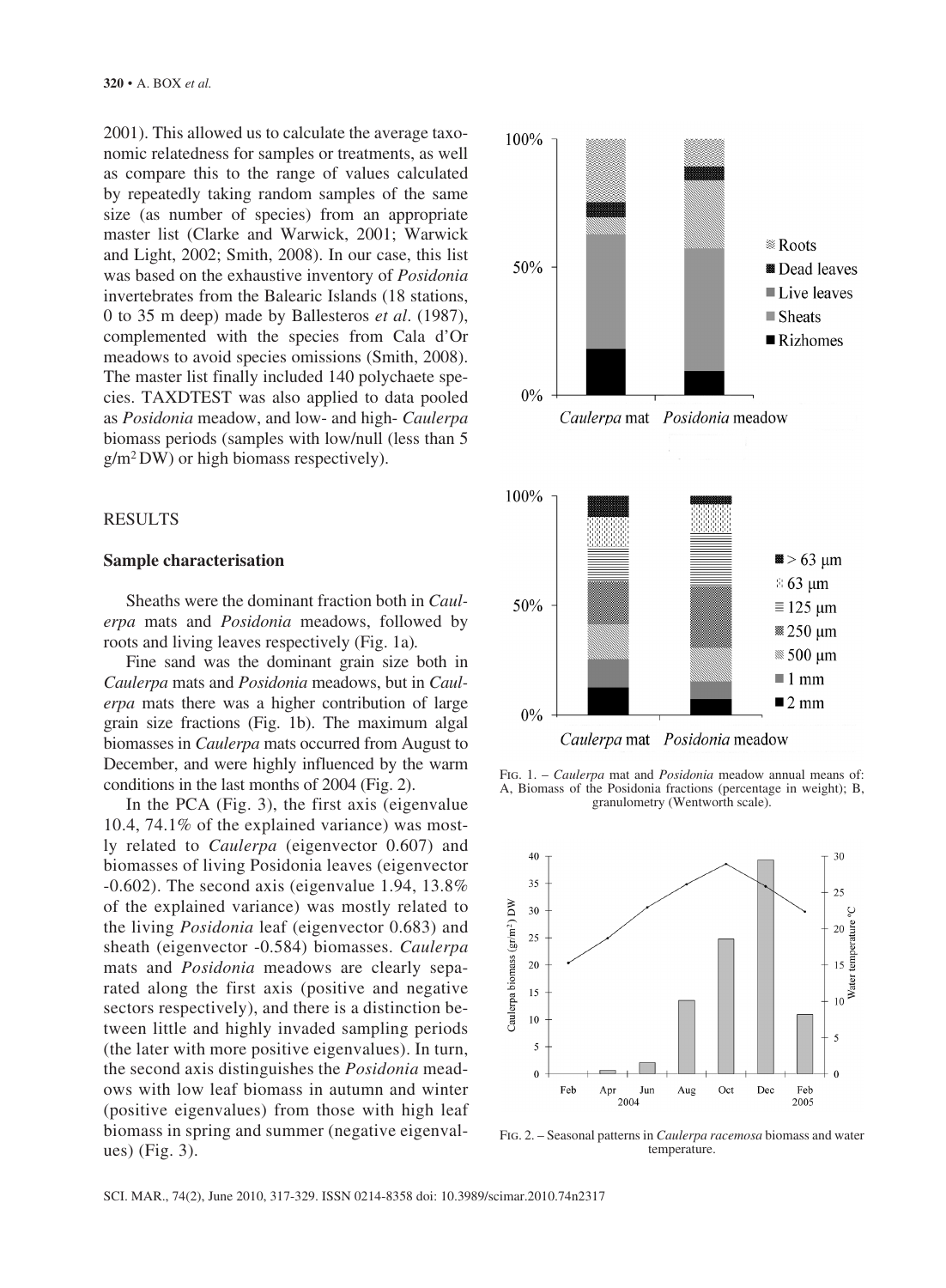

Fig. 3. – Principal component analysis of the seasonal *Posidonia*  meadows and *Caulerpa* mats related to the measured structural parameters. Low *Caulerpa* biomass samples are those with biomasses lower than 5 g/m<sup>2</sup>DW. Variable vector is in the circle on the left of the plot.

#### **Faunistic composition**

1863 polychaetes from 43 taxa were identified in *Caulerpa* mats, with Nereididae and Sigalionidae being the most abundant throughout the year. The species richness was high and 25 species were dominant through the year. *Neanthes agulhana, Pelogenia arenosa, Polyophthalmus pictus* and *Lumbrineris latreilli* were the most abundant (Table 1). *Neanthes agulhana* was present in all sampled periods, while *P. arenosa*, *P. pictus, Arabella iricolor* and *Sthenelais boa* showed frequencies over 70% (Table 1). The internal similarity of the assemblages from *Caulerpa*  mats was 32.57% and *N. agulhana, P. arenosa, P. pictus,* Capitellidae, *A. iricolor, L. latreilli, S. boa, Harmothoe spinifera, Pholoe inornata, Pontogenia chrysocoma* and *Syllis garciai* accounted for more than 80%*.*

1475 polychaetes from 44 taxa were identified in *Posidonia* meadows, with Eunicidae and Nereididae being the most abundant throughout the year. The species richness was high, with 29 dominant species. *Nematonereis hebes, Aponuphis bilineata* and *Neanthes agulhana* were the most abundant (Table 2)*. Lumbrineris gracilis, A. bilineata* and *N. agulhana*  showed frequencies over 70% (Table 2). The internal similarity of the assemblages from *Posidonia*  meadows was 25.01%, and Capitellidae, *A. bilineata, L. gracilis, N. agulhana, N. hebes,* Maldanidae, *Polyophthalmus pictus, Eunice vittata, Lumbrineris latreilli* and Terebellidae were the taxa that made the highest contributions ( $\geq 80\%$ ) and accounted for more than 80%.

The structure of the polychaete assemblages showed seasonal differences (Fig. 4). At 60% similarity, Group 1 includes all *Caulerpa* mats with higher algal biomass (i.e. August, October and December). Then, at 40% similarity, all remaining *Caulerpa* mats (except February 2005) joined Group 1 successively, while the February 2005 mat was clustered with the October 2004 *Posidonia* meadow (Group 2). Group 3 included late winter, spring and early summer *Posidonia* meadows from 2004, while both the 2004 and 2005 winter *Posidonia* meadows formed Group 4. Finally, the single summer *Posidonia* meadow remained isolated in Group 5.

There were significant differences among all cluster groups (ANOSIM, global *R =* 0.769, number of used permutations  $= 20000$ , significance level  $=$ 0.1%) (Table 3). The dissimilarity between Group 1 and all other groups were mainly caused by *Polyophthalmus pictus, Neanthes agulhana, Lumbrineris latreilli* and Capitellidae (Table 3).

In *Caulerpa* mats, the maximum densities and highest number of species occurred in October, while the maximum diversities and evenness corresponded to August/December and August respectively. Ac-



Fig. 4. – Cluster and MDS representation of polychaete assemblages from *Caulerpa* mats and *Posidonia* meadows.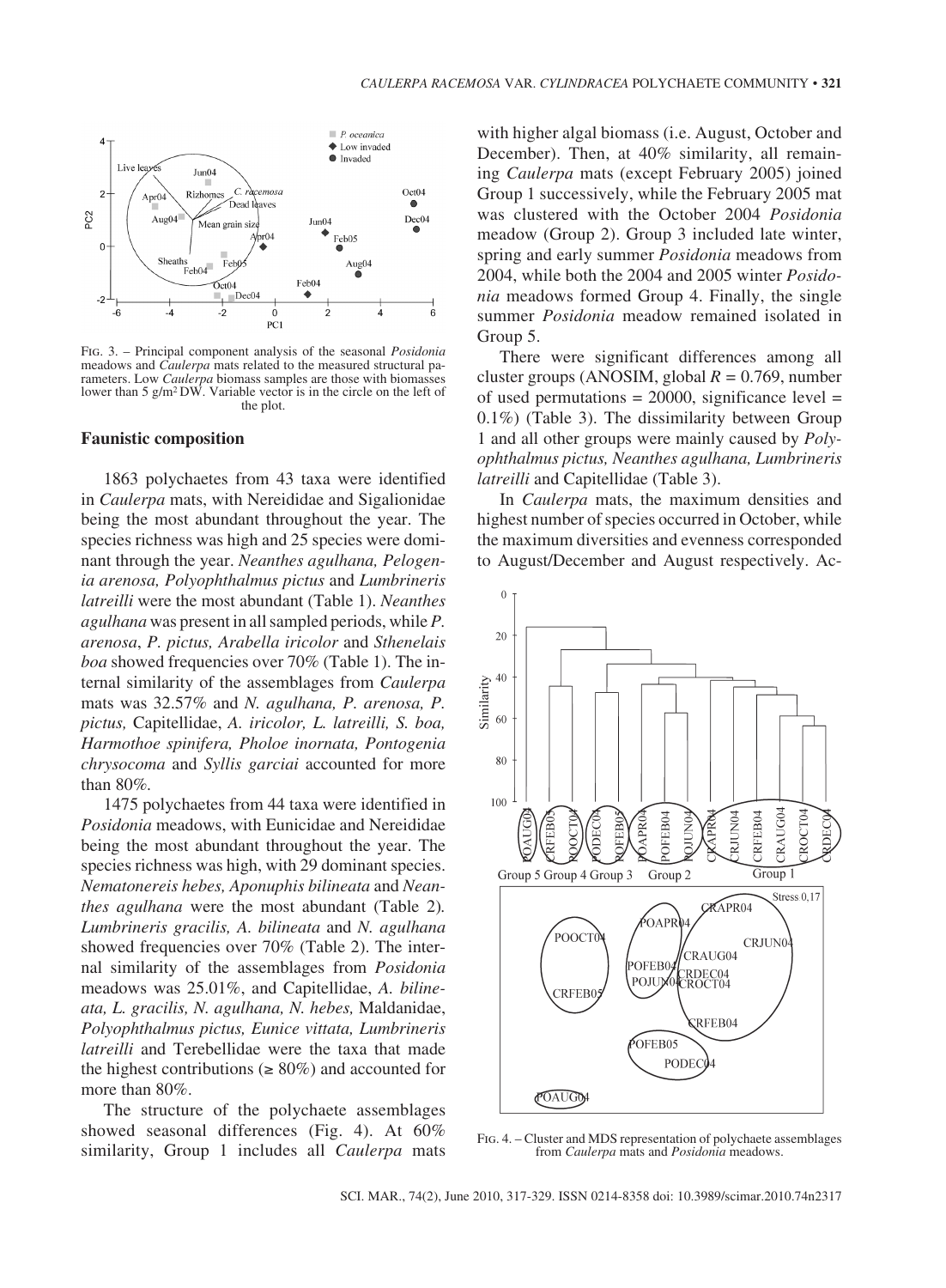|                                                                                                                                   | CRFEB04                                 | <b>CRAPR04</b>                         | <b>CRJUN04</b>                        | CRAUG04                         | <b>CROCT04</b>                 | CRDEC04                                  | CRFEB05                                | Mean                           | Frequency               | Dominance                                                                                                                                                                                                                                                                                                                                                                                                                                                     |
|-----------------------------------------------------------------------------------------------------------------------------------|-----------------------------------------|----------------------------------------|---------------------------------------|---------------------------------|--------------------------------|------------------------------------------|----------------------------------------|--------------------------------|-------------------------|---------------------------------------------------------------------------------------------------------------------------------------------------------------------------------------------------------------------------------------------------------------------------------------------------------------------------------------------------------------------------------------------------------------------------------------------------------------|
| Pelogenia arenosa (Delle Chiaje, 1830)<br>Neanthes agulhana (Day, 1963)                                                           | $17\pm 8.33$<br>$17\pm 8.33$            | $25 + 14.44$                           | $8+8.33$<br>$42+22.05$<br>$25 + 2401$ | $17 + 8.33$<br>$8 + 8.33$       | $58 + 8.33$<br>$8 + 8.33$      | $25 + 14.44$<br>42±41.01                 | $42 + 30.04$<br>$8 + 8.33$             | Ś                              | 100.00<br>85.71         | 8.94                                                                                                                                                                                                                                                                                                                                                                                                                                                          |
| Polyophthalmus pictus (Dujardin, 1839)<br>Capitellidae Grube, 1862                                                                | $25 + 14.44$                            | $17 + 16.33$<br>$33\pm 8.33$           |                                       | $25 + 16.66$<br>$17 + 8.33$     | $8 + 8.33$<br>$8 + 8.33$       | $8 + 8.33$<br>$58 + 22$                  | $17+16.67$                             | $\frac{3335}{17}$              | 71.43<br>85.71          | 7.16<br>6.71                                                                                                                                                                                                                                                                                                                                                                                                                                                  |
| Lumbrineris latreilli Audouin & Milne Edwards, 1834<br>Harmothoe spinifera (Ehlers, 1864)                                         | $42 + 41.67$                            |                                        | $17 + 25.00$                          | $8 + 8.33$<br>$25 + 25$         | $42 + 22.05$<br>$33 \pm 16.67$ | $25 + 25.00$<br>$33\pm 8.33$             | $8 + 8.33$                             |                                | 57.14<br>57.14          | 6.26<br>4.92                                                                                                                                                                                                                                                                                                                                                                                                                                                  |
| Arabella iricolor (Montagu, 1804)<br>Sthenelais boa (Johnston, 1833)                                                              | $17\pm8.33$<br>$8\pm8.33$<br>$8 + 8.33$ | $17 \pm 16.67$                         | $8 + 8.33$<br>$8 + 8.33$              | $8 + 8.33$                      | $25 + 14.43$<br>$8 + 8.33$     | $17 + 16.67$<br>$17 + 8.33$              |                                        |                                | 71.43<br>85.71          | 4.45<br>4.03                                                                                                                                                                                                                                                                                                                                                                                                                                                  |
| Pontogenia chrysocoma (Baird, 1865)<br>Syllis garciai (Campoy, 1982)                                                              |                                         | $25 + 25.00$<br>$42 + 41.66$           | $8 + 8.33$                            | $7 \pm 16.67$<br>$7 \pm 16.67$  | $17 + 8.33$                    | $8 + 8.33$                               |                                        |                                | 57.14<br>57.14          | 4.03                                                                                                                                                                                                                                                                                                                                                                                                                                                          |
| Platynereis dumerilii (Audouin & Milne Edwards, 1833)<br>Pherusa eruca (Claparède, 1869)<br>Pholoe inornata Johnston, 1839        | $8 + 8.33$                              | $17 \pm 16.67$<br>$17 + 8.33$          | $17 + 16.67$                          | $17 + 8.33$<br>$8 + 8.33$<br>33 | $25 + 14.44$<br>$8 + 8.33$     | $17 + 16.67$                             |                                        | S&FFC6888888444488888845555599 | 42.86<br>57.14<br>42.86 | $\begin{array}{l} \text{\tt 8\acute{e}n}\ \text{\tt m\acute{e}n}\ \text{\tt m\acute{e}n}\ \text{\tt m\acute{e}n}\ \text{\tt m\acute{e}n}\ \text{\tt m\acute{e}n}\ \text{\tt m\acute{e}n}\ \text{\tt m\acute{e}n}\ \text{\tt m\acute{e}n}\ \text{\tt m\acute{e}n}\ \text{\tt m\acute{e}n}\ \text{\tt m\acute{e}n}\ \text{\tt m\acute{e}n}\ \text{\tt m\acute{e}n}\ \text{\tt m\acute{e}n}\ \text{\tt m\acute{e}n}\ \text{\tt m\acute{e}n}\ \text{\tt m\acute{$ |
| Lumbrineris gracilis Ehlers, 1868<br>Maldanidae Malmgren, 1867                                                                    |                                         |                                        | $17 + 8.33$                           | $17 \pm 16.67$<br>$8 + 8.33$    | $42\pm30.05$<br>$17+16.67$     | $17 \pm 16.67$                           | $8 + 8.33$                             |                                | 42.86<br>57.14<br>28.57 |                                                                                                                                                                                                                                                                                                                                                                                                                                                               |
| Aponuphis bilineata (Baird, 1870)<br>Lagis koreni Malmgren, 1866                                                                  | $17+16.67$<br>$8 + 8.33$                | $17 \pm 16.67$<br>$8 + 8.33$           |                                       |                                 | $8 + 8.33$<br>$8 + 8.33$       | $17 + 16.67$<br>$8 + 8.33$<br>$8 + 8.33$ |                                        |                                | 57.14<br>42.86          |                                                                                                                                                                                                                                                                                                                                                                                                                                                               |
| Sphaerosyllis pirifera Claparède, 1868<br>Neanthes caudata (Delle Chiaje, 1827                                                    |                                         | $25 + 14.44$                           | $25 + 25.00$                          |                                 | $8 + 8.33$                     | $8 + 8.33$                               |                                        |                                | 42.86<br>14.29<br>28.57 |                                                                                                                                                                                                                                                                                                                                                                                                                                                               |
| Haplosyllis spongicola (Grube, 1855)<br>Malmgreniella lunulata (Delle Chiaje, 1830)<br>Spirobranchus polytrema (Philippi, 1844)   |                                         |                                        | $17 + 16.67$                          |                                 |                                | $8 + 8.33$                               |                                        |                                |                         |                                                                                                                                                                                                                                                                                                                                                                                                                                                               |
| Amphictene auricoma (O.F. Müller, 1776)                                                                                           | $8 + 8.33$                              |                                        |                                       |                                 | $7+16.67$<br>$8 + 8.33$        | $17 + 8.33$                              |                                        |                                | 28.57<br>28.57          |                                                                                                                                                                                                                                                                                                                                                                                                                                                               |
| Eunice vittata (Delle Chiaje, 1828)<br>Paraonidae Cerruti, 1909                                                                   |                                         | $8 + 8.33$                             |                                       | $8 + 8.33$                      | $8 + 8.33$<br>$8 + 8.33$       | $8 + 8.33$<br>$8 + 8.33$                 |                                        |                                | 42.86<br>42.86          |                                                                                                                                                                                                                                                                                                                                                                                                                                                               |
| Vermiliopsis striaticeps (Grube, 1862)<br>Syllis variegata Grube, 1860                                                            | $17+16.67$                              |                                        | $17 \pm 16.67$                        |                                 |                                |                                          |                                        |                                | 14.29                   |                                                                                                                                                                                                                                                                                                                                                                                                                                                               |
| Harmothoe sp. Kinberg, 1856<br>Glycera sp. Savigny, 1818                                                                          |                                         | $8 + 8.33$                             | $8 + 8.33$                            |                                 | $8 + 8.33$                     |                                          | $8 + 8.33$                             |                                | $\frac{14.29}{28.57}$   | $\frac{0.89}{0.89}$                                                                                                                                                                                                                                                                                                                                                                                                                                           |
| Fimbriosthenelais minor (Pruvot & Racovitza, 1895)<br>Parapionosyllis brevicirra Day, 1954                                        |                                         | $8 + 8.33$                             |                                       |                                 |                                | $17+16.67$                               |                                        |                                | 14.29                   | 8888<br>0000                                                                                                                                                                                                                                                                                                                                                                                                                                                  |
| Chrysopetalum debile (Grube, 1855)<br>Terebellidae Mamlgren, 1865                                                                 | $8 + 8.33$                              |                                        |                                       | $8 + 8.33$                      |                                | $8 + 8.33$<br>$8 + 8.33$                 |                                        |                                | 14.29<br>28.57<br>28.57 | 0.45                                                                                                                                                                                                                                                                                                                                                                                                                                                          |
| Schistomeringos rudolphii (delle Chiaje, 1828)<br>Syllis gerlachi (Hartmann-Schröder, 1960)<br>Syllis westheidei San Martín, 1984 |                                         | $8 + 8.33$<br>$8 + 8.33$<br>$8 + 8.33$ |                                       |                                 |                                |                                          |                                        |                                | 14.29<br>14.29<br>14.29 | 4445000                                                                                                                                                                                                                                                                                                                                                                                                                                                       |
| Lumbrineriopsis paradoxa (Saint-Joseph, 1888)<br>Sphaerosyllis austriaca Banse, 1959<br>Sabellidae Fauchald, 197                  |                                         |                                        |                                       |                                 |                                |                                          | $8 + 8.33$<br>$8 + 8.33$<br>$8 + 8.33$ |                                | 14.29<br>14.29          | 0.45<br>0.45                                                                                                                                                                                                                                                                                                                                                                                                                                                  |
| Lysidice ninetta Audouin & Milne-Edwards, 1833<br>Nematonereis hebes Verrill, 1900<br>Exogone dispar (Webster, 1879)              |                                         | $8 + 8.33$<br>$8 + 8.33$               |                                       | $8 + 8.33$                      | $8 + 8.33$                     |                                          |                                        |                                | 14.29<br>14.29<br>14.29 | 0.45<br>0.45<br>0.43                                                                                                                                                                                                                                                                                                                                                                                                                                          |
| Exogone rostrata Naville, 1933<br>Cirratulidae Ryckholt, 1851                                                                     |                                         |                                        |                                       |                                 |                                | $8 + 8.33$                               |                                        |                                | 14.29<br>29<br>Ξ        | 0.43                                                                                                                                                                                                                                                                                                                                                                                                                                                          |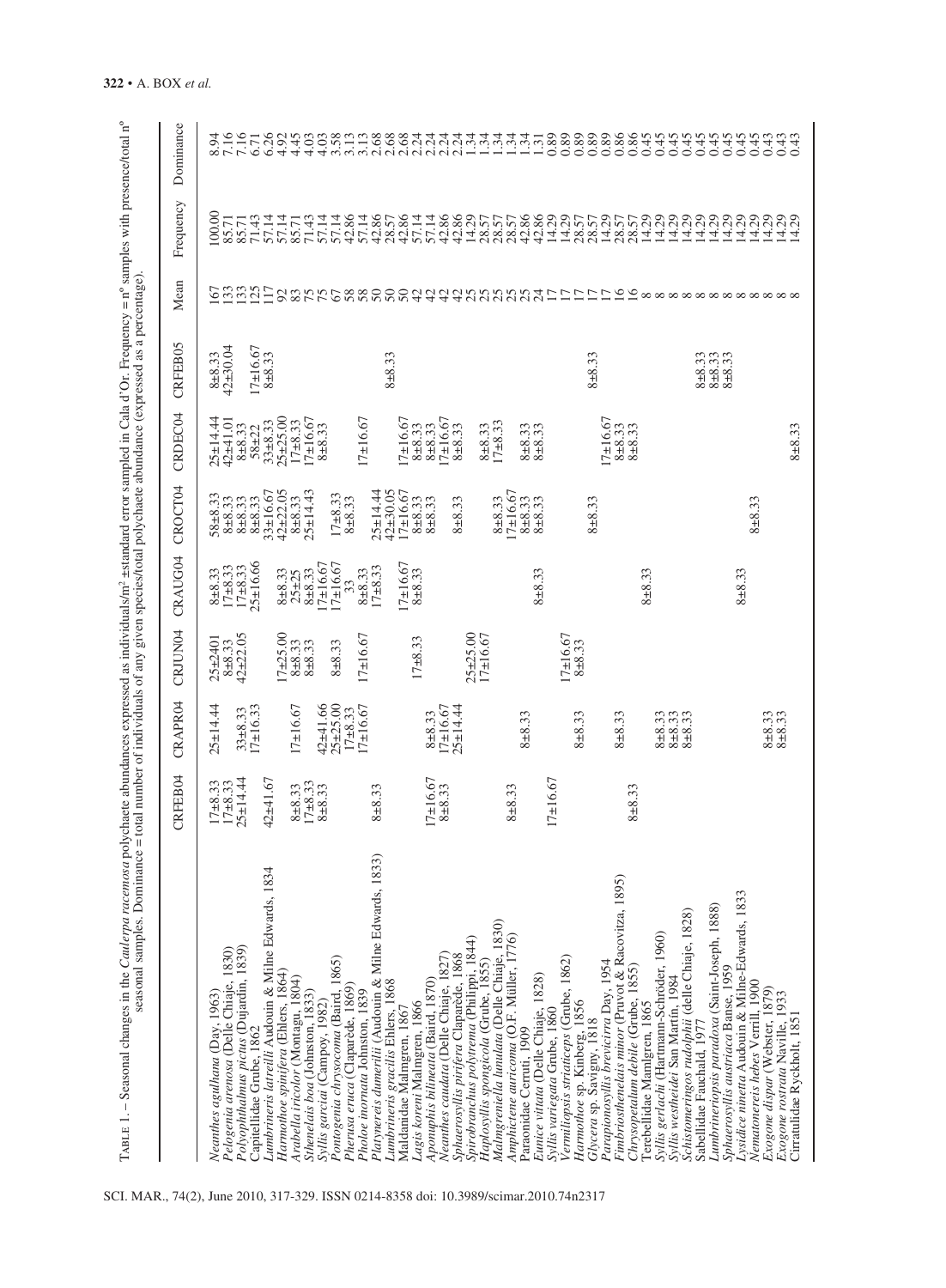| i<br>i<br>$-1.1$<br>c serith ex<br>$\overline{\phantom{a}}$<br>autor $y = n'$ sampl<br>í<br>ļ<br>エー・ロー<br>l<br>١<br>ś<br>š<br>$\frac{1}{2}$<br><b>WAS CLEAR IN IT IS NOT AND AND I</b><br>Ş<br>Ì<br>۔<br>بہ<br>i<br>3<br>C#C#C<br>lm 4 -<br>$\frac{1}{2}$<br>$\overline{1}$<br>5<br>$-2.7$<br>i<br><b>Contract</b><br>a avenuence ac<br>j<br>c<br>haete.<br>ı<br>ć<br>l<br>I | ho ma<br>$\frac{1}{2}$<br>S<br>C<br>C<br>ś<br><b>TERMONTA</b><br>j<br>j<br>Š<br>i<br>j<br>0.01222<br>ì<br>$\frac{1}{2}$<br>¢<br>١<br>$\sim$<br>.<br>Crea<br>or any my one<br>where king you<br>J<br>i<br>number of<br>otal<br>$\mathsf{I}$<br>ł<br>I |
|------------------------------------------------------------------------------------------------------------------------------------------------------------------------------------------------------------------------------------------------------------------------------------------------------------------------------------------------------------------------------|------------------------------------------------------------------------------------------------------------------------------------------------------------------------------------------------------------------------------------------------------|
| ļ<br>I                                                                                                                                                                                                                                                                                                                                                                       |                                                                                                                                                                                                                                                      |

| scasonai sampics. Dominiance -                                                                                                                                                                                                                                    |                                                                             |                                                     |                                                          | "Common and the conduction of the common and the common state in the common state of the common and the common state of the common state of the common state of the common state of the common state of the common state of th |                              |                                      |                                                         |                                                            |                                                                                                    |                                             |
|-------------------------------------------------------------------------------------------------------------------------------------------------------------------------------------------------------------------------------------------------------------------|-----------------------------------------------------------------------------|-----------------------------------------------------|----------------------------------------------------------|--------------------------------------------------------------------------------------------------------------------------------------------------------------------------------------------------------------------------------|------------------------------|--------------------------------------|---------------------------------------------------------|------------------------------------------------------------|----------------------------------------------------------------------------------------------------|---------------------------------------------|
|                                                                                                                                                                                                                                                                   | POFEB04                                                                     | POAPR04                                             | POJUN04                                                  | POAUG04                                                                                                                                                                                                                        | POOCT04                      | PODEC04                              | POFEB05                                                 | Total number Frequency Dominance                           |                                                                                                    |                                             |
| Aponuphis bilineata (Baird, 1870)<br>Vematonereis hebes Verrill, 1900<br>Maldanidae Malmgren, 1867<br>Capitellidae Grube, 1862                                                                                                                                    | 50±14.44<br>33±22.05<br>$17+8.33$<br>$17+8.33$                              | $33 + 22.05$<br>$8\pm 8.33$<br>42±30.04<br>25±14.43 | $33\pm 22.05$<br>$33\pm 8.33$                            |                                                                                                                                                                                                                                | $17+16.67$<br>$33 + 8.33$    | $42+8.33$<br>$17+8.33$<br>$8 + 8.33$ | $25 + 14.45$<br>$25 + 8.33$<br>$8 + 8.33$<br>$8 + 8.33$ | $\overline{16}$<br>$\geq$<br>三                             | 57.14<br>71.43<br>57.14<br>71.43                                                                   | 6.86<br>9.68<br>7.96                        |
| Lysidice ninetta Audouin & Milne-Edwards, 1833<br>Eunice vittata (Delle Chiaje, 1828)<br>Neanthes agulhana (Day, 1963)<br>Paraonidae Cerruti, 1909                                                                                                                | $25 + 14.43$<br>$58 + 30.05$<br>$42\pm 8.33$<br>$33\pm 22.05$<br>$8 + 8.33$ | $8 + 8.33$                                          | $25 + 14.43$<br>$17 + 8.33$<br>$8 + 8.33$                | $8 + 8.33$                                                                                                                                                                                                                     | $8 + 8.33$<br>17 + 8.33      | $8 + 8.33$<br>$50 + 50$              | $25 + 14.43$                                            |                                                            | 42.86<br>42.86<br>71.43                                                                            |                                             |
| Lumbrineris latreilli Audouin & Milne Edwards, 1834<br>Polyophthalmus pictus (Dujardin, 1839)<br>Lumbrineris gracilis Ehlers, 1868<br>Terebellidae Mamlgren, 1865                                                                                                 | $17 + 16.67$<br>$17 + 8.33$                                                 | $17\pm 8.33$<br>$8\pm 8.33$                         | $7 + 16.67$<br>$8 + 8.33$<br>$8 + 8.33$                  | $8 + 8.33$                                                                                                                                                                                                                     | $7 \pm 16.67$<br>$17 + 8.33$ | $17 \pm 16.67$<br>$8 + 8.33$         | $25 + 14.44$<br>$8 + 8.33$<br>$8 + 8.33$                |                                                            | 57.14<br>42.86<br>42.86<br>57.14<br>42.86<br>85.71                                                 |                                             |
| Platynereis dumerilii (Audouin & Milne Edwards, 1833)<br>Pterocirrus macroceros (Grube, 1860)<br>Hydroides niger Zibrowius, 1971<br>Sabellidae Fauchald, 1977                                                                                                     | $25 - 14.44$<br>$8 + 8.33$                                                  |                                                     | $17 \pm 16.67$<br>$8 + 8.33$                             | $25 + 14.44$                                                                                                                                                                                                                   |                              | $17 \pm 16.67$<br>$8 + 8.33$         | $25 + 14.44$                                            |                                                            |                                                                                                    |                                             |
| Spirobranchus polytrema (Philippi, 1844)<br>Chrysopetalum debile (Grube, 1855)<br>Arabella iricolor (Montagu, 1804)<br>Syllis variegata Grube, 1860<br>Cirratulidae Ryckholt, 1851                                                                                | $17+8.33$<br>$8 + 8.33$<br>$8 + 8.33$                                       | $17 + 8.33$                                         | $17 \pm 16.67$<br>$8 + 8.33$<br>$8 + 8.33$<br>$8 + 8.33$ | $8 + 8.33$                                                                                                                                                                                                                     | $8 + 8.33$                   |                                      | $8 + 8.33$                                              |                                                            | 28.57<br>28.57<br>28.57<br>28.57<br>42.84<br>42.86<br>14.29                                        |                                             |
| Syllis gerlachi (Hartmann-Schröder, 1960)<br>Pelogenia arenosa (Delle Chiaje, 1830)<br>Neanthes caudata (Delle Chiaje, 1827<br>Phyllodoce mucosa Oersted, 1843<br>Pherusa eruca (Claparède, 1869)<br>Sthenelais boa (Johnston, 1833)<br>Glycera sp. Savigny, 1818 | $8 + 8.33$<br>$8 + 8.33$                                                    | $17 + 16.67$<br>$8 + 8.33$<br>$8 + 8.33$            | $7+16.67$<br>$8 + 8.33$<br>$8 + 8.33$                    |                                                                                                                                                                                                                                | $8 + 8.33$                   | $17 + 16.67$<br>$8 + 8.33$           |                                                         | 9.5.88.9.4の6.8お44名名名ななみなけけけに19.9.9.9.9 8 8 8 8 8 8 8 8 8 8 | 14.29<br>14.29<br>14.29<br>28.57<br>28.57<br>28.57                                                 | TACCHOM SE ERRACHE HELLE HELLE HEOGOOOOOOOO |
| Schistomeringos rudolphii (delle Chiaje, 1828)<br>Sphaerosyllis pirifera Claparède, 1868<br>Pontogenia chrysocoma (Baird, 1865)<br>Haplosyllis spongicola (Grube, 1855)<br>Syllis garciai (Campoy, 1982)<br>Lagis koreni Malmgren, 1866                           | $8 + 8.33$                                                                  | $8 + 8.33$                                          | $8 + 8.33$<br>$8 + 8.33$<br>$8 + 8.33$                   |                                                                                                                                                                                                                                |                              | $8 + 8.33$                           | $8 + 8.33$<br>$8 + 8.33$                                |                                                            | 28.57<br>14.29<br>14.29<br>$\begin{array}{c} 29 \\ 230 \\ 141 \\ 29 \\ 141 \\ 29 \\ 1 \end{array}$ |                                             |
| Eunice harassii Audouin & Milne Edwards, 1834<br>Lumbrineriopsis paradoxa (Saint-Joseph, 1888<br>Lumbrineris impatiens Claparede, 1868<br>Harmothoe sp. Kinberg, 1856                                                                                             | $8 + 8.33$<br>$8 + 8.33$                                                    | $8 + 8.33$                                          |                                                          |                                                                                                                                                                                                                                |                              |                                      |                                                         |                                                            | 14.29<br>14.29                                                                                     |                                             |

SCI. MAR., 74(2), June 2010, 317-329. ISSN 0214-8358 doi: 10.3989/scimar.2010.74n2317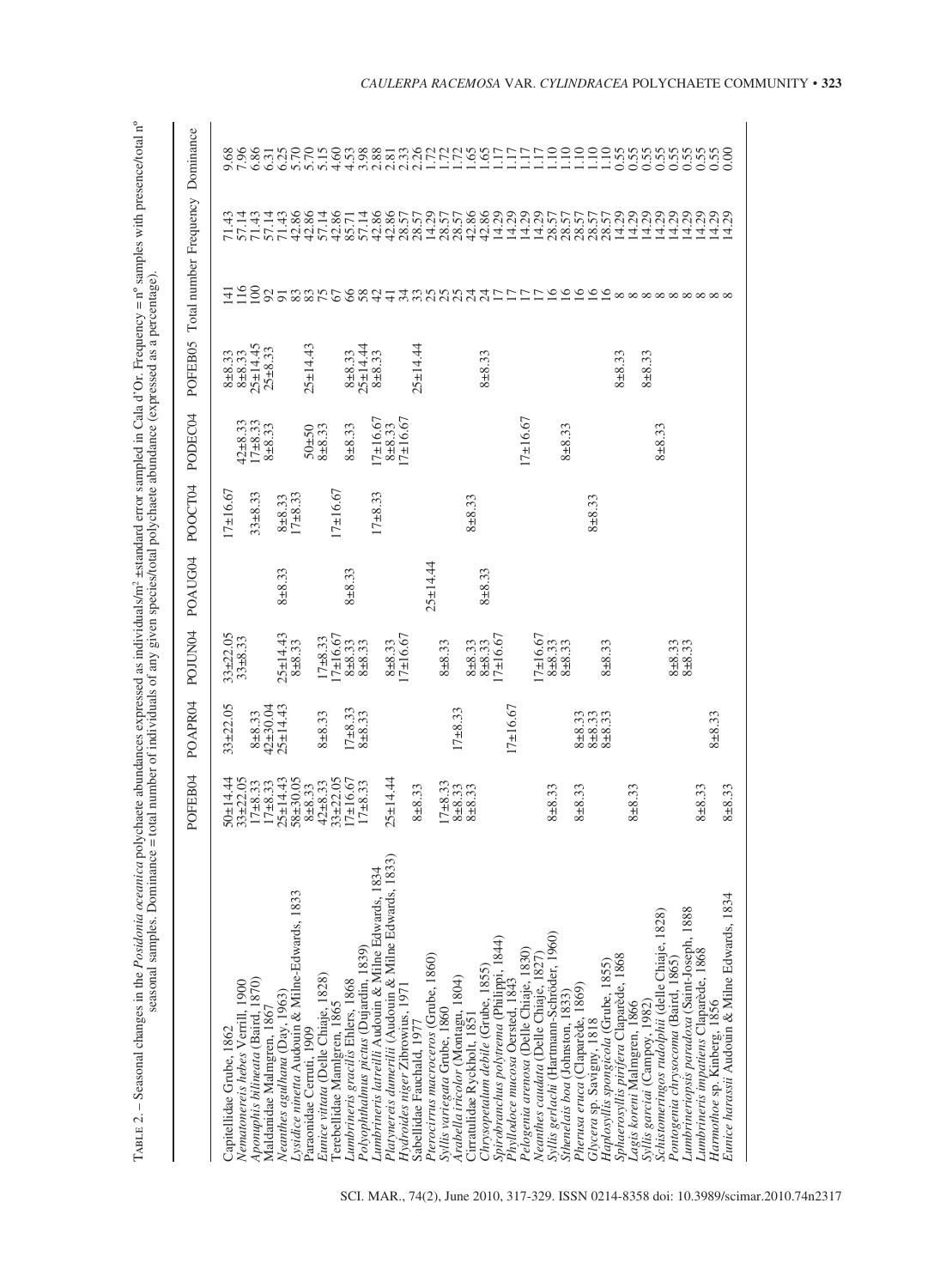| <b>GROUPS</b> | R statistic | <b>ANOSIM</b> | <b>SIMPER</b><br>Sig level% Average Dissimilarity | Species most contributing to dissimilarity (up to $60\%$ )                                                                                                                                 |
|---------------|-------------|---------------|---------------------------------------------------|--------------------------------------------------------------------------------------------------------------------------------------------------------------------------------------------|
| Group $1-2$   | 0.432       | 1.2           | 67.81                                             | Capitellidae, N. hebes, Maldanidae, L. ninetta, L. latreilli, E. vittata,<br>L. gracilis, P. arenosa, Terebellidae, P. pictus, H. spinifera,<br>S. garciai. P. dumerilii, S. boa, P. eruca |
| Group $1-3$   | 0.646       | 3.6           | 76.35                                             | Paraonidae, N. agulhana, N. hebes, L. latreilli, P. pictus,<br>Capitellidae, A. bilineata, H. spinifera, A. iricolor, Maldanidae,<br>Sabellidae, P. arenosa, L. gracilis, S. garciai.      |
| Group 1-4     | 1           | 3.6           | 81.21                                             | P. pictus, P. arenosa, L. latreilli, A. bilineata, N. agulhana,<br>Capitellidae, A. iricolor, H. spinifera, S. garciai, S. boa,<br>P. chrysocoma, P. eruca, P. inornata, L. gracilis.      |
| Group 1-5     | 1           | 14.3          | 92.50                                             | P. macroceros, P. pictus, L. latreilli, N. agulhana, Capitellidae,<br>P. arenosa, A. iricolor, H. spinifera, S. garciai, S. boa, L. gracilis,<br>P. chrysocoma.                            |
| Group 2-3     | 0.667       | 10            | 73.74                                             | Paraonidae, Capitellidae, N. agulhana, N. hebes, L. ninetta,<br>Maldanidae, E. vittata, Terebellidae, A. bilineata, Sabellidae,<br>P. pictus.                                              |
| Group 2-4     | 0.917       | 10            | 75.54                                             | Maldanidae, P. arenosa, Capitellidae, N. hebes, E. vittata, L. ninetta,<br>N. agulhana, A. bilineata, Terebellidae, L. latreilli, P. pictus.                                               |
| Group 2-5     | 1           | 25            | 88.23                                             | Capitellidae, P. macroceros, Maldanidae, N. hebes E. vittata,<br>N. agulhana, L. ninetta, Terebellidae, P. pictus                                                                          |
| Group 3-4     | 1           | 33.3          | 77.56                                             | Paraonidae, N. hebes, P. arenosa, Maldanidae, A. bilineata,<br>P. pictus, Sabellidae, Capitellidae.                                                                                        |
| Group 3-5     | 1           | 33.3          | 89.63                                             | Paraonidae, P. macroceros, N. hebes, A. bilineata, Maldanidae,<br>P. pictus.                                                                                                               |
| Group 4-5     | 1           | 33.3          | 85.24                                             | P. macroceros, P. arenosa, Capitellidae, A. bilineata, L. latreilli                                                                                                                        |

Table 3. – ANOSIM and SIMPER analysis between groups established after Cluster analysis.



Fig. 5. – Total Polychaeta abundances per square meter and number of species (N), Jaccard index (J) and Shannon-Wiener index (H') in *Posidonia* meadows and *Caulerpa* mats with seasonal changes (February 04 to February 05).

SCI. MAR., 74(2), June 2010, 317-329. ISSN 0214-8358 doi: 10.3989/scimar.2010.74n2317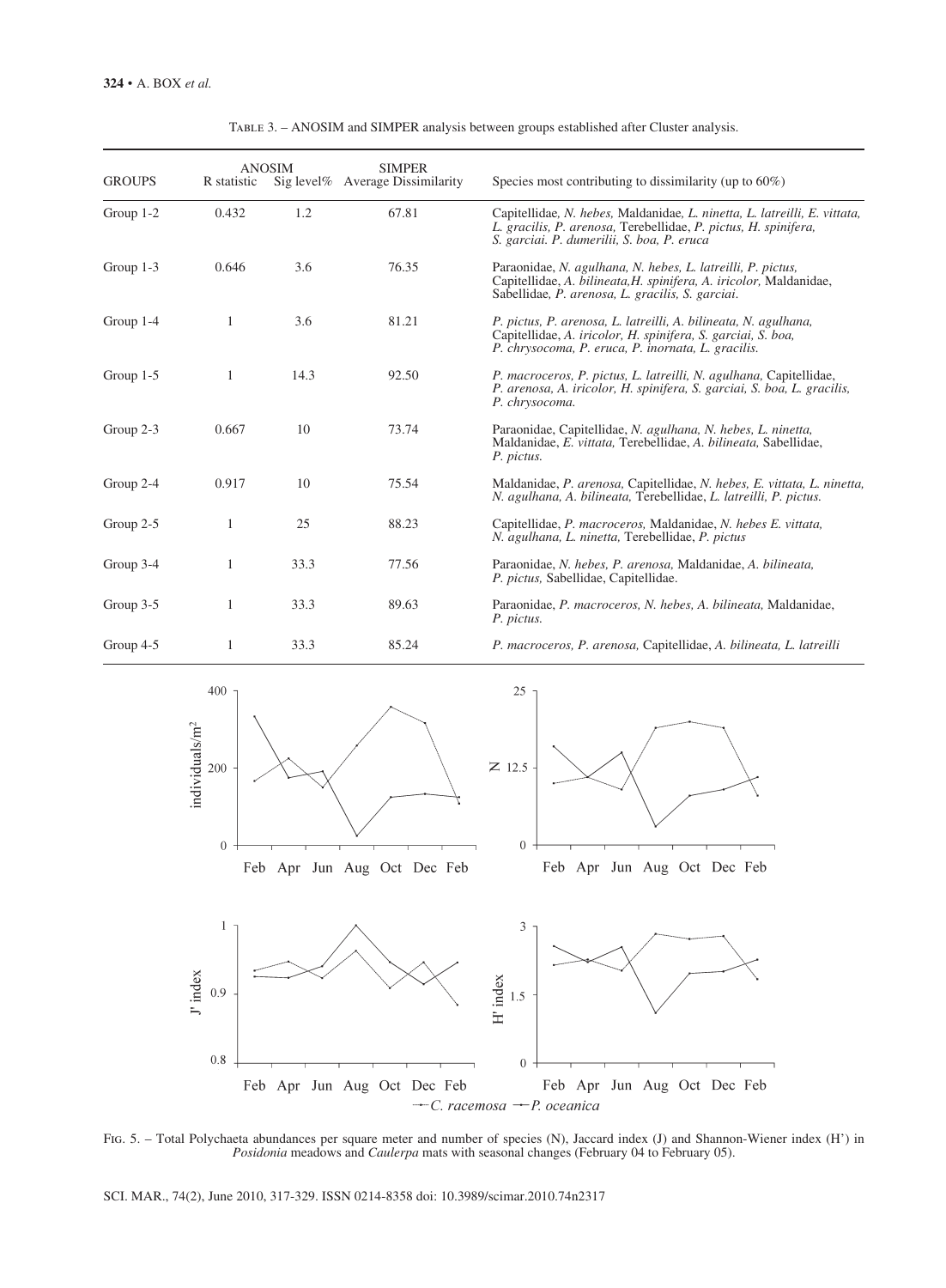|                                                                    |                    | Arabella iricolor                             | Paraonidae                                     | Capitellidae                                       | Cirratulidae                                   | Chrysopetalum debile Eunice vittata           |                                               |
|--------------------------------------------------------------------|--------------------|-----------------------------------------------|------------------------------------------------|----------------------------------------------------|------------------------------------------------|-----------------------------------------------|-----------------------------------------------|
| Source of variation<br>Habitat<br>Date<br>Habitat*Date<br>Residual | Df<br>9<br>9<br>40 | <b>MS</b><br>2,526<br>0.895<br>0.589<br>0.846 | <b>MS</b><br>0.256<br>0.774<br>0.723<br>0.640  | <b>MS</b><br>0.436<br>0.995<br>$4.776***$<br>1.081 | MS<br>$2.411*$<br>0.441<br>0.677<br>0.553      | <b>MS</b><br>0.023<br>0.222<br>0.556<br>0.500 | <b>MS</b><br>0.471<br>1.208<br>1.838<br>0.806 |
|                                                                    |                    | Harmothoe<br>spinifera                        | Aponuphis<br>bilineata                         | Lumbrineris<br>gracilis                            | Lumbrineris<br>latreilli                       | Lysidice ninetta                              | Maldanidae                                    |
| Habitat<br>Date<br>Habitat*Date<br>Residual                        | 1<br>9<br>9<br>40  | $2.824*$<br>0.566<br>0.875<br>0.678           | 0.688<br>1.507<br>2.036<br>1.128               | 0.433<br>0.792<br>$2.772**$<br>0.854               | $7.428**$<br>$2.653**$<br>1.231<br>1.547       | $3.775*$<br>0.725<br>1.012<br>0.573           | 2.113<br>1.068<br>1.882*<br>0.822             |
|                                                                    |                    | <b>Neanthes</b><br>agulhana                   | Nematonereis hebes                             | Lagis koreni                                       |                                                | Pelogenia arenosa Pholoe inornata             | Platynereis<br>dumerilii                      |
| Habitat<br>Date<br>Habitat*Date<br>Residual                        | 1<br>9<br>9<br>40  | $7.546*$<br>1.973<br>1.566<br>1.232           | 5.179**<br>$1.729**$<br>$2.198***$<br>0.457    | $2.083*$<br>0.380<br>0.601<br>0.500                | $12.198**$<br>0.767<br>0.694<br>0.990          | $6.117**$<br>0.361<br>0.361<br>0.687          | 0.055<br>0.926<br>1.348<br>0.739              |
|                                                                    |                    | Polyophthalmus<br>pictus                      | Pontogenia<br>chrysocoma                       | Sthenelais boa                                     | Syllis garciai                                 | Terebellidae                                  |                                               |
| Habitat<br>Date<br>Habitat*Date<br>Residual                        | 1<br>9<br>9<br>40  | $6.300*$<br>1.738<br>1.419<br>1.006           | 0.333<br>1.496 <sup>*</sup><br>1.892*<br>0.652 | 3.390<br>$0.816*$<br>0.626<br>0.720                | $5.851***$<br>$2.375***$<br>$1.183**$<br>0.649 | $4.169*$<br>1.394<br>0.742<br>0.990           |                                               |

Table 4. – Significance of the differences in abundance between habitats (*Caulerpa* mats and *Posidonia* meadows*)* and sampling dates tested by two-way ANOVA. Species selected according to the SIMPER percentages of similarity.\*\*\*: *p*<0.001 ,\*\*: *p*<0.01; \*: *p*<0.05.

cordingly, *Caulerpa* biomass was positively correlated with density, number of species and diversity  $(r = 0.839, r = 0.907 \text{ and } r = 0.868; p = 0.05)$ . Conversely, in *Posidonia* meadows, maximum densities, number of species and diversity occurred in February 2004, while maximum evenness was observed in August (Fig. 5). No significant correlations were found between any polychaete descriptors and the biomass of the different *Posidonia* fractions in *Caulerpa* mats and *Posidonia* meadows.

The analysis of the main species in *Caulerpa*  mats and *Posidonia* meadows shows that there were significant differences in the abundances of several polychaete species, such as *Harmothoe spinifera, Lumbrineris latreilli, Lysidice ninetta, Neanthes agulhana, Pelogenia arenosa*, among others (Table 4)

# **Trophic guilds**

No significant seasonal differences for the different trophic guilds were found either in *Caulerpa* mats or *Posidonia* meadows, the main guilds being (according to their abundance) deposit feeders, carnivores and omnivores. In both types of samples, herbivores and filter feeders were the least abundant guilds.



Fig. 6. – Confidence funnels (mean and 95% probability intervals) of the average taxonomic distinctness  $(Δ<sup>+</sup>)$  and its variation  $(Λ<sup>+</sup>)$ generated from the master list showing the range of values displayed by the seasonal *Caulerpa* mats and *Posidonia* meadows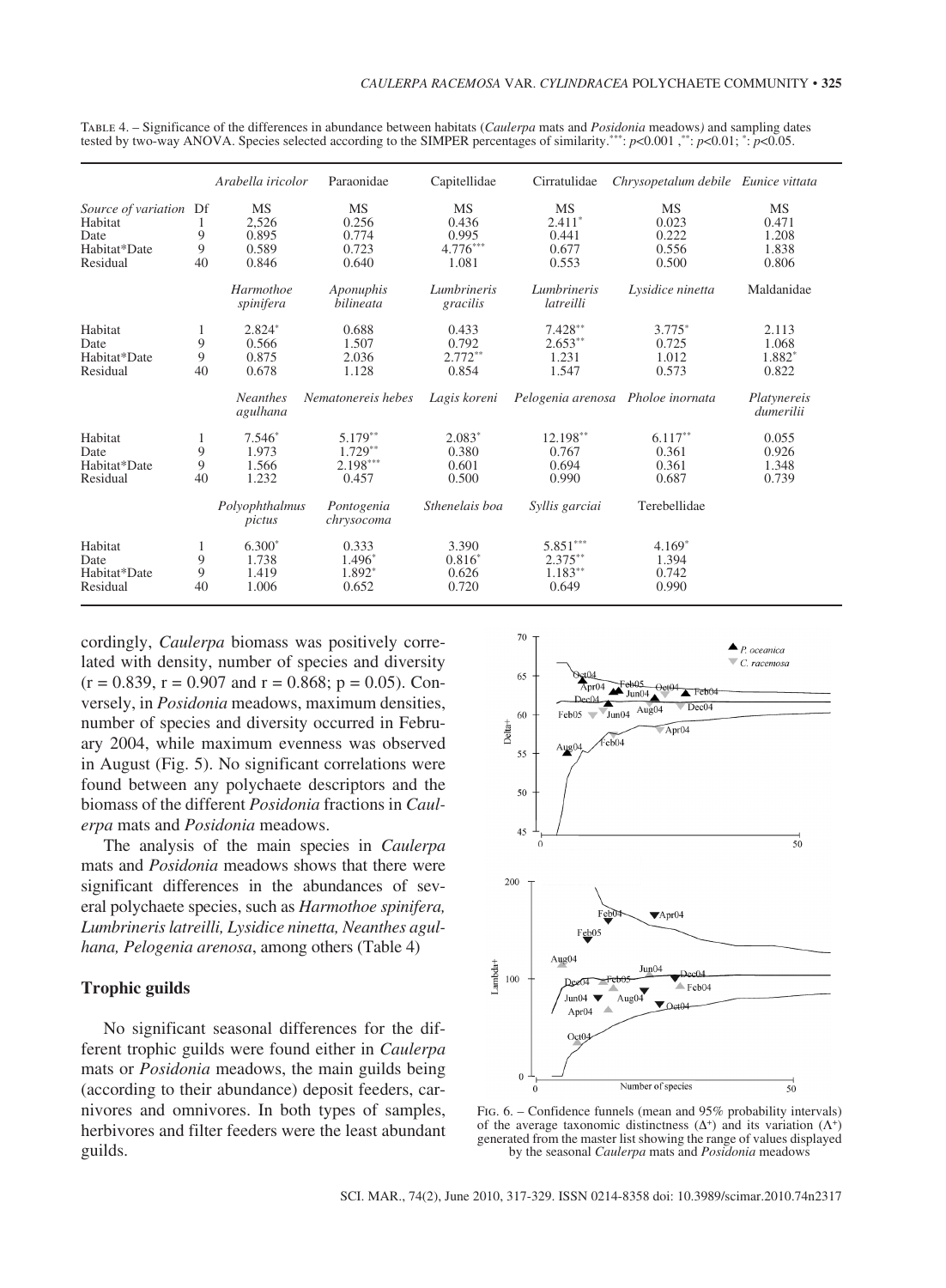

Fig. 7. – Confidence funnels (mean and 95% probability intervals) of the average taxonomic distinctness  $(Δ<sup>+</sup>)$  and its variation  $(Λ<sup>+</sup>)$ generated from the master list showing the relative position of the *Posidonia meadows*, high *Caulerpa* biomass and low *Caulerpa*  biomass.

#### **Taxonomic distinctness**

Polychaete species composition in both *Caulerpa*  mats and *Posidonia* meadows was similar, and thus when their seasonal variability was compared with the Balearic Islands master list, both the average taxonomic distinctness and its variation were also similar, except for the April *Caulerpa* mats (average taxonomic distinctness *P*=0.003 and variation in taxonomic distinctness *P*=0.022) (Fig. 6). In turn, both the average taxonomic distinctness and its variation fell inside the 95% probability funnel for both the *Posidonia* meadows and the *Caulerpa* mats during the periods with the highest *Caulerpa* biomass (Δ<sup>+</sup> *P*= 0.83 Λ<sup>+</sup>*P*=0.66 and Δ<sup>+</sup> *P*=0.64 Λ<sup>+</sup>*P*=0.59, respectively), while the indices for the *Caulerpa mats* during the periods with low *Caulerpa* biomass periods fell outside the 95% confidence interval (*P*= 0.008 and *P*=0.006 respectively) (Fig. 7).

## DISCUSSION

Polychaete assemblages associated with the invasive *Caulerpa racemosa* spreading along the western Mediterranean appear to have characteristic patterns of abundance, diversity and seasonal dynamics. The most influencing factors are the loss of *Posidonia oceanica* aboveground structures (leaves and vertical sheaths) in mats invaded by *C. racemos*a, which changes the habitat structure (with the short fronds and complex stolon network of the algae), and the marked seasonal dynamics of the algal biomass. When compared to living *P. oceanica* meadows, the effects of the invasion were shown to be non-negative. In fact, the abundance and number of species of the polychaete assemblages tended to increase, as previously reported for soft-bottoms colonised by *C. racemosa* (Argyrou *et al.,* 1999).

The species composition of the polychaete assemblages associated with *Caulerpa* mats did not show a clear differentiation between samples. In other words, the assemblages were very uniform, most of them also included common soft bottom species, as reported for living *Posidonia* meadows (Gambi *et al.,* 1995; Gambi *et al.,* 1998; Brito *et al.,* 2005). In the study area, several of the most abundant species in *Caulerpa* mats also occurred in *Posidonia* meadows and *viceversa* (i.e. *Pelogenia arenosa, Polyophthalmus pictus, Lumbrineris latreilli* and *Arabella iricolor*, on one side, and *Nematonereis hebes, Aponuphis bilineata, Lysidice ninetta* and *Eunice vittata* on the other)*.* In fact, the increase or decrease in abundances of coincident polychaete species seems to be a characteristic trend when living *P. oceanica* and dead mats invaded by *C. racemosa* are compared*.* However, only *Neanthes agulhana* was dominant in both habitats, although it was significantly more abundant in *Caulerpa* mats*.*

The most abundant family in *Caulerpa* mats (and the second most abundant in *Posidonia* meadows) was the Nereididae, as previously reported for seagrass systems (Gambi *et al.,* 1998). In addition to *Neanthes agulhana*, nereidids were represented by the omnivorous species *Neanthes caudata* and *Platynereis dumerilii.* The second most abundant family in *Caulerpa* mats was the carnivorous Sigalionidae (also relatively less abundant in *Posidonia* mats). As a general trend, carnivorous species tended to increase their abundance in *Caulerpa* mats. We postulated that a major availability of preys in *Caulerpa*  mats, i.e. other polychaetes (this paper) and molluscs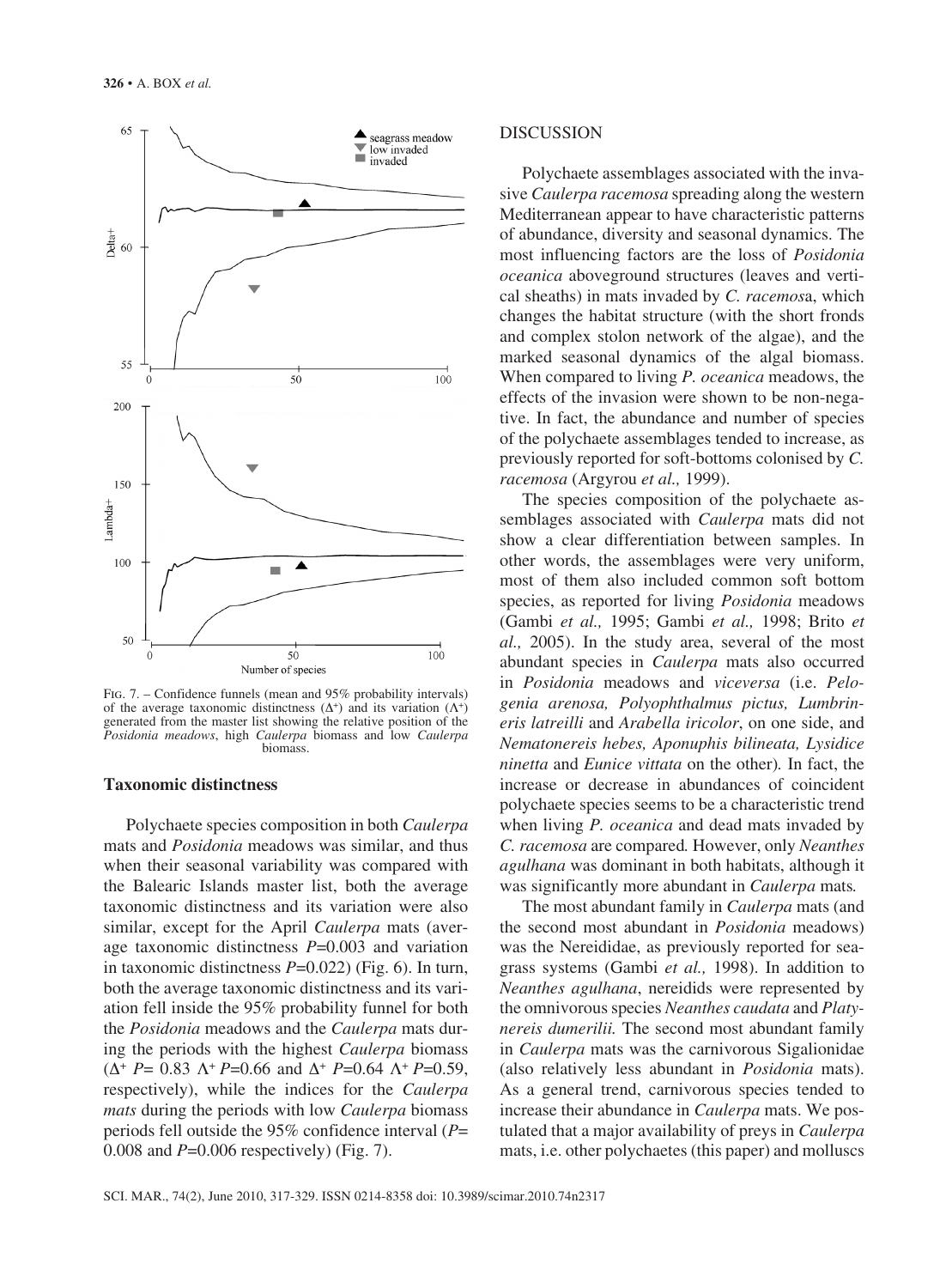(Box, 2008), could be responsible for this increased presence of carnivores, both polychaetes (this paper) and crustaceans (Box, 2008).

In turn, a characteristic trend of the polychaete assemblages harboured by *Caulerpa* mats was the particular seasonal dynamics, which showed the highest density, species richness and diversity during summer and autumn. This pattern clearly differs from that of the assemblages associated with *Posidonia* meadows, which were most dense and diverse in winter (Gambi *et al.,* 1995). Our results demonstrate that these seasonal peaks were linked to maximums of *Caulerpa* biomass. Thus, we postulated that the increasing spatial complexity provided by a high biomass of their stolons and fronds (Longepierre *et al.,* 2005) growing over the dead seagrass mat layer, increased the complexity of the habitat and enhanced the structuring of the polychaete assemblage. During summer and autumn, the invasive algae grew quickly and formed extensive mats of stolons, which trapped sediments to the extreme that the lower vegetation layers may be affected (Balata *et al.,* 2004). The stolon/frond network was less complex in winter and spring and, correspondingly, low polychaete densities and diversities were found. The co-generic invasive *Caulerpa taxifolia* also develops a network of stolons on the substratum surface and has a rhizoid system that allows it to colonise virtually all substrates (Levi and Francour, 2004). As a result, specialised species such as the fish *Mullus surmuletus* underwent strong decreases in densities in the presence of *C. taxifolia* (Longepierre *et al.,* 2005). *Caulerpa racemosa* also developed a similar complex network, and thus has similar effects on *M. surmuletus* and other benthicfeeder fish such as *Spondyliosoma cantharus* (Box personal observations). However, the sharp decrease in its biomass during winter may reduce the overall impact on the invaded communities.

The presence of *Caulerpa racemosa* seemed to cause a significant reduction in the density of several polychaetes that are characteristic of *Posidonia*  meadows, such as the eunicids *Nematonereis hebes*  and *Lysidice ninetta*, which were also among the major contributors to the dissimilarity among *Caulerpa* mats and *Posidonia* meadows in the SIMPER analysis. However, the reasons for this negative effect are not clear, as it is not possible to assess whether it has a trophic basis, these species feed at *P. oceanica*  scales according to Gambi *et al.* (2003, 2005), or a chemical basis linked to the secondary metabolites produced by the algae that may either affect grazing

directly or indirectly through inhibiting growth or death of *P. oceanica* (Raniello *et al.,* 2007).

Moreover, the marked changes in the associated polychaete assemblages induced by the increasing *Caulerpa racemosa* biomass tended to be stable through time, as revealed by the high similarity of the samples collected in August, October and December (which strongly influence the observed seasonal patterns). In addition, minimum *C. racemosa* biomasses were observed during the coldest months (i.e. February 2004 and April 2005), in parallel with a reduction in the polychaete abundance and diversity in the *Caulerpa* mats. *Posidonia* meadows did not show a seasonal pattern, and the assemblage descriptors were more homogeneous and stable through the year and relatively higher in winter. Compared with a bare sandy bottom, the presence of meadows increases the amount of fine particles and organic matter (Brito *et al.,* 2005), but this is also true when compared to the winter, less dense, *Caulerpa* mats in the study area. The polychaete assemblages in living *Posidonia* meadows were less abundant and less rich than those in the dead mats in summer (Borg *et al.,* 2006). However, this seems more likely to be related to the dynamics of the dead mat assemblages, as their lowest annual diversity also occurs in summer (Gambi *et al.,* 1995). Non-invaded dead mats were absent from the studied area, so that it has not been possible to isolate this particular effect in our analyses.

The taxonomic distinctness analysis showed that the species composition of the polychaete assemblages from *Caulerpa* mats was always very similar to that of *Posidonia oceanica* assemblages, with the only exception being those associated with samples with low or null *C. racemosa* biomass, which had a lower number of species, and thus fell outside the confidence intervals of the analyses. Altogether, this suggests that the coverage of dead seagrass meadows by the invasive *C. racemosa* provides a suitable habitat for *P. oceanica* polychaete assemblages.

The introduction of exotic species, together with habitat degradation, fragmentation and overexploitation (among other processes), may cause a reduction in species richness at large spatial scales (Rosenzweig, 2001), in association with a local modification of the overall biodiversity of each recipient benthic community. However, the effects may either be negative (Galil and Zenetos, 2002; Zenetos *et al.,* 2003; Streftaris and Zenetos, 2006) or positive (Viejo, 1999; Crooks, 2002; Buschbaum *et al.,* 2006), with the enhanced diversity of the invaded communities being mainly due to the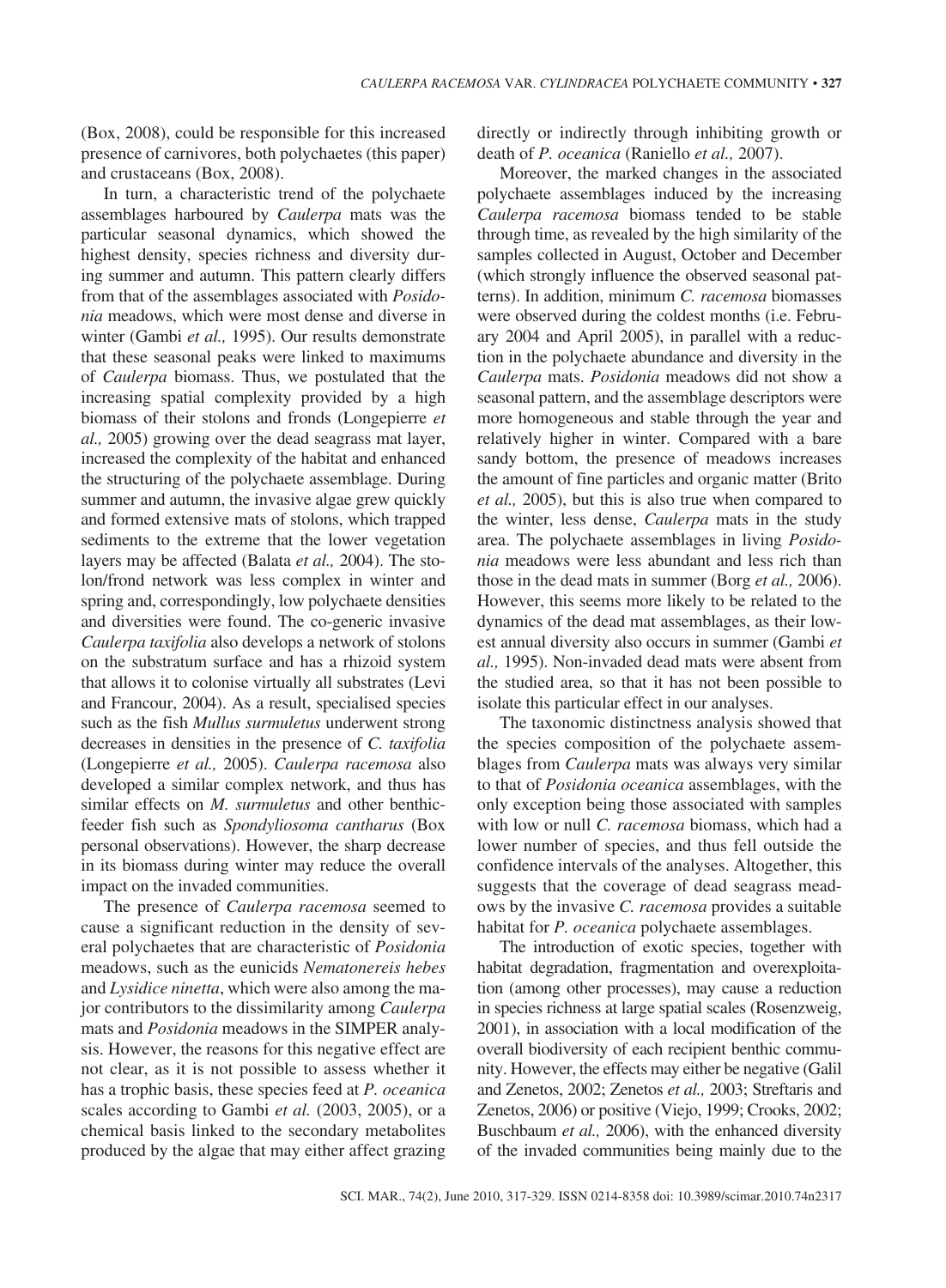increased habitat complexity. In fact, recent colonisations by exotic plants, animals and microbes have been reported to increase species richness locally (Rosenzweig, 2001; Sax and Gaines, 2003). Previous studies on rocky bottoms invaded by *C. racemosa* showed that the invasion mainly caused habitat modifications, and this altered the amphipod assemblage (Vazquez-Luis *et al.*, 2008). In the case of the introduction of *Caulerpa racemosa* in the Balearic Islands, the analysis of the polychaete assemblages does not reveal a negative effect, as their overall species composition is coincident with that of the typical *P. oceanica* assemblages, and can be considered as locally positive, taking into account that the invaded mats also have the highest polychaete abundances. Our data supports that the introduction of exotic species may have diverse impacts at both local and temporal scales. Thus, we agree with Buschbaum *et al.* (2006) in that the effects of an invasion cannot be generalised, as each invasive event requires an independent study.

In summary, the invasive colonisation of *Posidonia oceanica* meadows by *Caulerpa racemosa* induces changes in the structure and functioning of the associated polychaete assemblages, both at the spatial and temporal scales. Our results demonstrate that the species composition was similar in living and dead (i.e. invaded) *Posidonia* meadows, with only a few characteristic species being replaced. In turn, the assemblages showed clear seasonal differences in abundance, mainly because the invasive *C. racemosa* generated a complex stolon/frond network which represents a new, suitable habitat for polychaetes. In fact, not only is the microhabitat availability enhanced, but the *Caulerpa* network also constitutes an effective barrier against fish predators (Longepierre *et al.,* 2005). In the Balearic Islands, however, this is only valid for the warm period, when *C. racemosa* has significant biomasses.

In spite of the structural and seasonal changes, our results also show that it is of interest to study and assess functional aspects (e.g. bottom up and cascade effects, trophic web shifts) of the polychaete assemblages affected by the invasion*,* as well as their relationships with the entire benthic community.

# ACKNOWLEDGEMENTS

This research was funded by the Science and Technology Ministry (Plan Nacional I+D (REN2002- 00701/MAR)). The first author was funded by a postgraduate research grant I3P FSE. We are most

grateful to J. Terrados and N. Marbà for their help during sample collection and *Caulerpa* mat characterisation. We also thank A. Sureda and I. Moreno for their insightful comments on the manuscript.

## **REFERENCES**

- Amade, P. and R. Lemee. 1998. Chemical defence of the Mediterranean alga *Caulerpa taxifolia*: variations in caulerpenyne production. *Aquat. Toxicol.* 43: 287-300.
- Antoniadou, C. and C. Chintiroglou. 2006. Trophic relationships of polychaetes associated with different algal growth forms. *Helgoland Mar. Res.,* 60: 39-49.
- Antoniadou, C. and C. Chintiroglou. 2007. Zoobenthos associated with the invasive red alga *Womersleyella setacea* (Rhodomelacea) in the northern Aegean Sea. *J. Mar. Biol. Assoc. the U. K.*, 87: 629-641.
- Argyrou, M., A. Demetropoulos and M. Hadjichristophorou. 1999. Expansion of the macroalga *Caulerpa racemosa* and changes in softbottom macrofaunal assemblages in Moni Bay, Cyprus. *Oceanol. Acta,* 22: 517-528.
- Balata, D., L. Piazzi and F. Cinelli. 2004. A comparison among assemblages in areas invaded by *Caulerpa taxifolia* and *C. racemosa* on a subtidal Mediterranean rocky bottom. *Mar. Ecol. P.S.Z.N.I,* 25: 1-13.
- Ballesteros, M., J. Castelló, M. Gallés and R. Sarda. 1987. *Invertebrados alguícolas marinos de las Islas Pitiusas*. Consell Insular d'Eivissa i Formentera, Conselleria d'Ecologia i Medi Ambient. Ciutat d'Eivissa.
- Bax, N., A. Williamson, M. Aguero, E. Gonzalez and W. Geeves. – 2003. Marine invasive alien species: a threat to global biodiversity. *Mar. Policy,* 27: 313-323.
- Bellan-Santini, D., P.M. Arnaud, G. Bellan and M. Verlaque. 1996. The influence of the introduced tropical alga *Caulerpa taxifolia*, on the biodiversity of the Mediterranean marine biota. *J. Mar. Biol. Assoc. the U. K.,* 76: 235-237.
- Borg, J.A., A.A. Rowden, M.J. Attrill, P.J. Schembri and M.B. Jones. – 2006. Wanted dead or alive: high diversity of macroinvertebrates associated with living and 'dead' *Posidonia oceanica* matte. *Mar. Biol.,* 149: 667-677.
- Boudouresque, C.F., R. Lemee, X. Mari and A. Meinesz. 1996. The invasive alga *Caulerpa taxifolia* is not a suitable diet for the sea urchin *Paracentrotus lividus*. *Aquat. Bot*., 53: 245-250.
- Boudouresque, C.F. and M. Verlaque. 2002. Biological pollution in the Mediterranean Sea: invasive versus introduced macrophytes. *Mar. Pollut. Bull.,* 44: 32-38.
- Box, A. 2008. *Ecología de caulerpales: fauna y biomarcadores*. PhD. thesis. Balearic Islands Univ*.,* Spain.
- Brito, M.C., D. Martin and J. Nunez.  $-$  2005. Polychaetes associated to a *Cymodocea nodosa* meadow in the Canary Islands: assemblage structure, temporal variability and vertical distribution compared to other Mediterranean seagrass meadows. *Mar. Biol.,* 146: 467-481.
- Buia, M.C., M.C. Gambi, A. Terlizzi and L. Mazzella. 2001. Colonization of *Caulerpa racemosa* along the southern italian coast: I.Distribution, phenological variability and ecological role. In: V. Gravez, S. Ruitton, C.F. Boudouresque, L. Le Direac'h, A. Meinesz and S. G. (eds.). *Fourth International Workshop on Caulerpa taxifolia*, pp 352-360. GIS Posidonie, France.
- Buschbaum, C., A.S. Chapman and B. Saier. 2006. How an introduced seaweed can affect epibiota diversity in different coastal systems. *Mar. Biol.,* 148: 743-754.
- Ceccherelli, G. and N. Sechi. 2002. Nutrient availability in the sediment and the reciprocal effects between the native seagrass *Cymodocea nodosa* and the introduced rhizophytic alga *Caulerpa taxifolia*. *Hydrobiologia,* 474: 57-66.
- Ceccherelli, G., L. Piazzi and F. Cinelli. 2000. Response of the non-indigenous *Caulerpa racemosa* (Forsskal) J-Agardh to the native seagrass *Posidonia oceanica* (L.) Delile: effect of density of shoots and orientation of edges of meadows. *J. Exp. Mar. Biol. Ecol.,* 243: 227-240.
- Ceccherelli, G., L. Piazzi and D. Balata. 2002. Spread of intro-